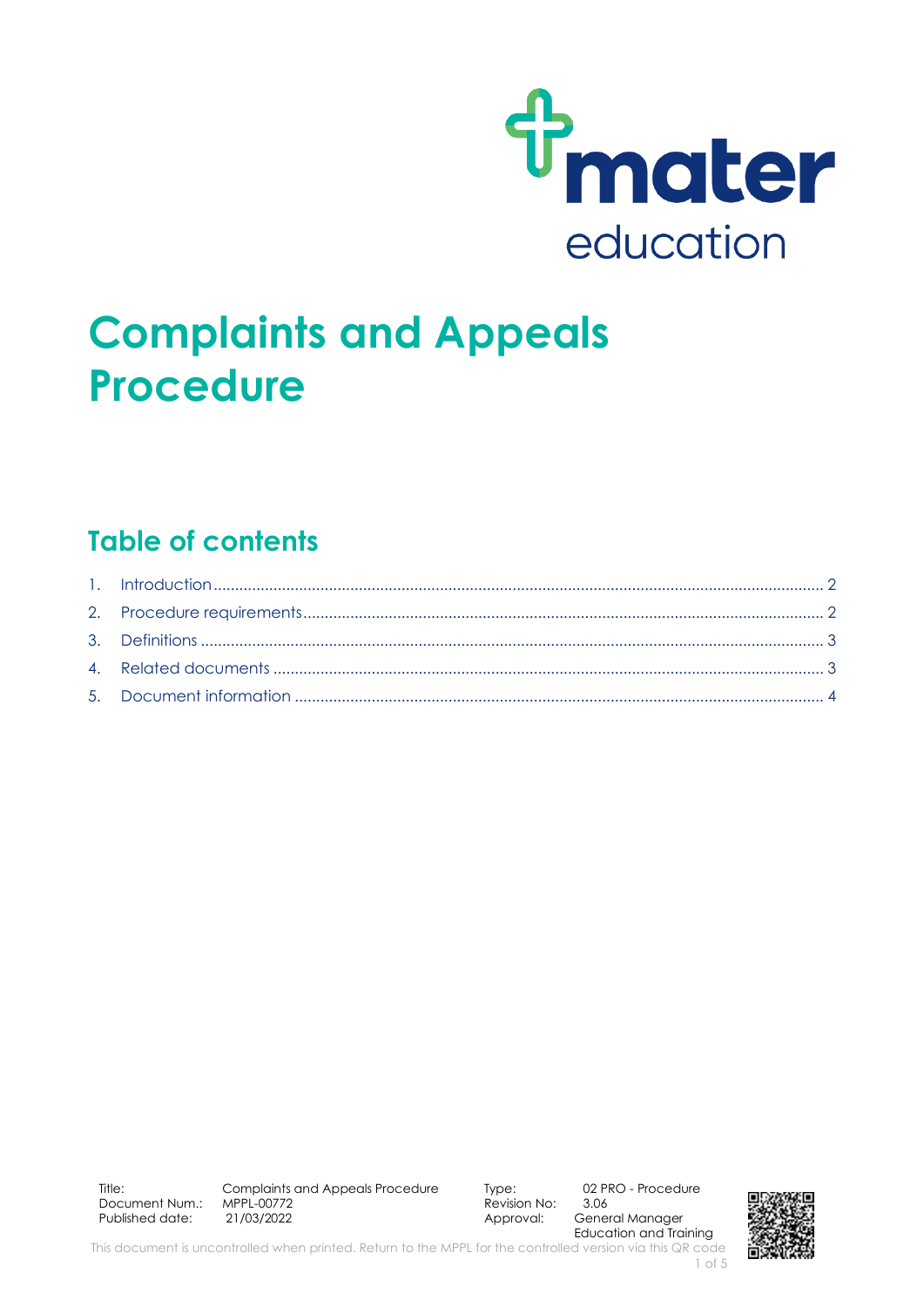## <span id="page-1-0"></span>**1. Introduction**

### **1.1 Purpose**

This procedure outlines a transparent complaints and appeals process that ensures students and clients are aware of and understand their rights and responsibilities. Mater Education will ensure that any complaints and/or appeals are recorded and dealt with fairly, effectively, efficiently, confidentially and in a timely manner.

### **1.2 Scope and context**

This Procedure applies to all persons enrolled, or who are seeking to enrol, in Mater Education's programs and clients who seek or receive product and/or services provided by Mater Education.

### **1.3 Governing policy**

• MPPL-04304 Quality Management System Policy

## <span id="page-1-1"></span>**2. Procedure requirements**

The following procedures are to be followed.

### **2.1 Informal Situation**

- 1. Ideally, concerns should be discussed with Mater Education team members at the time they arise and every effort made to try to find a mutually acceptable resolution. Wherever possible, team members will resolve complaints at the point-of-service. Informal complaints are to be sent to [educationfeedback@mater.org.au](mailto:educationfeedback@mater.org.au) for recording on Mater Education's Feedback Register.
- 2. If a satisfactory outcome cannot be reached, proceed to 2.2.

### **2.2 Formal Complaint**

- 1. A formal complaint can be sent t[o educationfeedback@mater.org.au](mailto:educationfeedback@mater.org.au) or by using the feedback form on Mater Education's website.
- 2. Mater Education will acknowledge the receipt of complaints within 24 hours and provide an estimated timeframe for investigation within 48 hours. Investigation of the complaint will be conducted in a transparent, equitable, objective and unbiased manner by the relevant senior officer.
- 3. Mater Education's response will be timely, specific and will include rationale for the decision taken. Fair and reasonable remedies will be offered as appropriate.
- 4. Where a complaint is in relation to actions arising from the non-payment of tuition fees, and those fees remain unpaid in full, or in part by agreement, the outcome from Step 3 (above) is final. Item 2.3 below is not available where a financial debt is owed to Mater Education.

Title: Complaints and Appeals Procedure Type: 02 PRO - Procedure<br>Document Num.: MPPL-00772 Revision No: 3.06 Document Num.: Published date: 21/03/2022 2010 2010 2010 Approval: General Manager

Education and Training

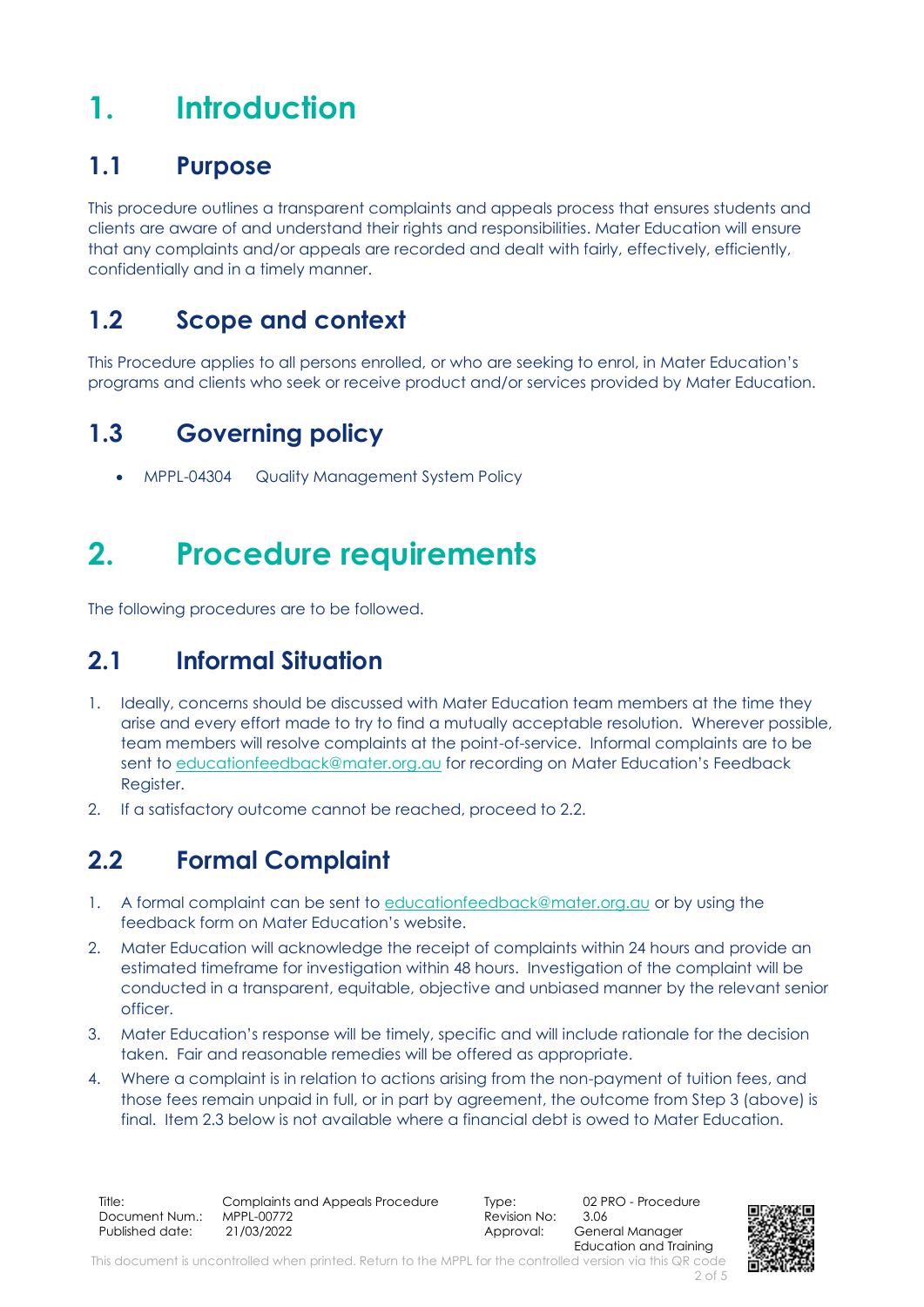### **2.3 Further Action (Appeal)**

- 1. Where a party is not satisfied with the outcome of 2.2 they may lodge an appeal in writing to [mel@mater.org.au](mailto:mel@mater.org.au) .
- 2. The General Manager Education and Training or delegate may conduct a review of the decision, appoint an independent senior officer or refer the appeal to an internal committee/unit with appropriate expertise to review and conduct any necessary consultations with stakeholders to make a determination on the appeal.
- 3. The party will be advised in writing of the outcome of their appeal, including the rationale for the decision, within ten (10) working days of receipt of the appeal.

### **2.4 Complaints against Registered Training Organisations**

The Australian Skills Quality Authority (ASQA) no longer investigates and substantiates individual complaints received.

This means, ASQA will not act on individual complaints.

ASQA does not provide an outcome and complainants will only be contacted if further information is required.

To have a complaint about Mater Education investigated by ASQA complainants should go to ASQA's online portal, "asqaconnect", at [https://asqaconnect.asqa.gov.au/.](https://asqaconnect.asqa.gov.au/) This should only occur where a complaint has not been resolved following Mater Education's complaints and appeals process.

The Queensland Training Ombudsman provides a free, confidential and independent service to review and resolve enquiries and complaints from trainees and students about the vocational education and training (VET) system. The Queensland Training Ombudsman can be contacted on phone 1800 773 048 or email [info@qto.qld.gov.au](mailto:info@qto.qld.gov.au) or go the website trainingombudsman.qld.gov.au

### <span id="page-2-0"></span>**3. Definitions**

| <b>Term</b>                                   | <b>Definition</b>                                                                                                                                                    |  |  |
|-----------------------------------------------|----------------------------------------------------------------------------------------------------------------------------------------------------------------------|--|--|
| Student/s                                     | All persons enrolled or seeking to enrol in a course of study with Mater Education                                                                                   |  |  |
| Client/s                                      | An organisation that uses or purchases Mater Education products or services                                                                                          |  |  |
| Complainant                                   | A student or client (as defined above) who has lodged a complaint.                                                                                                   |  |  |
| Appeal                                        | Request for a review of a decision made                                                                                                                              |  |  |
| <b>Australian Skills Quality</b><br>Authority | The national regulator for Australia's vocational education and training sector as<br>described in the National Vocational Education and Training Regulator Act 2011 |  |  |
| asgaconnect                                   | Online portal of ASQA to receive complaints, or reports alleging provider non-<br>compliance, from all members of community.                                         |  |  |

### <span id="page-2-1"></span>**4. Related documents**

#### Mater documents

#### • MPPL-00071 Mater Behavioural Standards (Previous ID: CA-PAL-060002)

| Title:          | Com         |
|-----------------|-------------|
| Document Num.:  | <b>MPPI</b> |
| Published date: | 21/0        |

Title: Complaints and Appeals Procedure Type: 02 PRO - Procedure Published data data terminang dan dari Approval: General Manager

Revision No:

Education and Training

This document is uncontrolled when printed. Return to the MPPL for the controlled version via this QR code 3 of 5

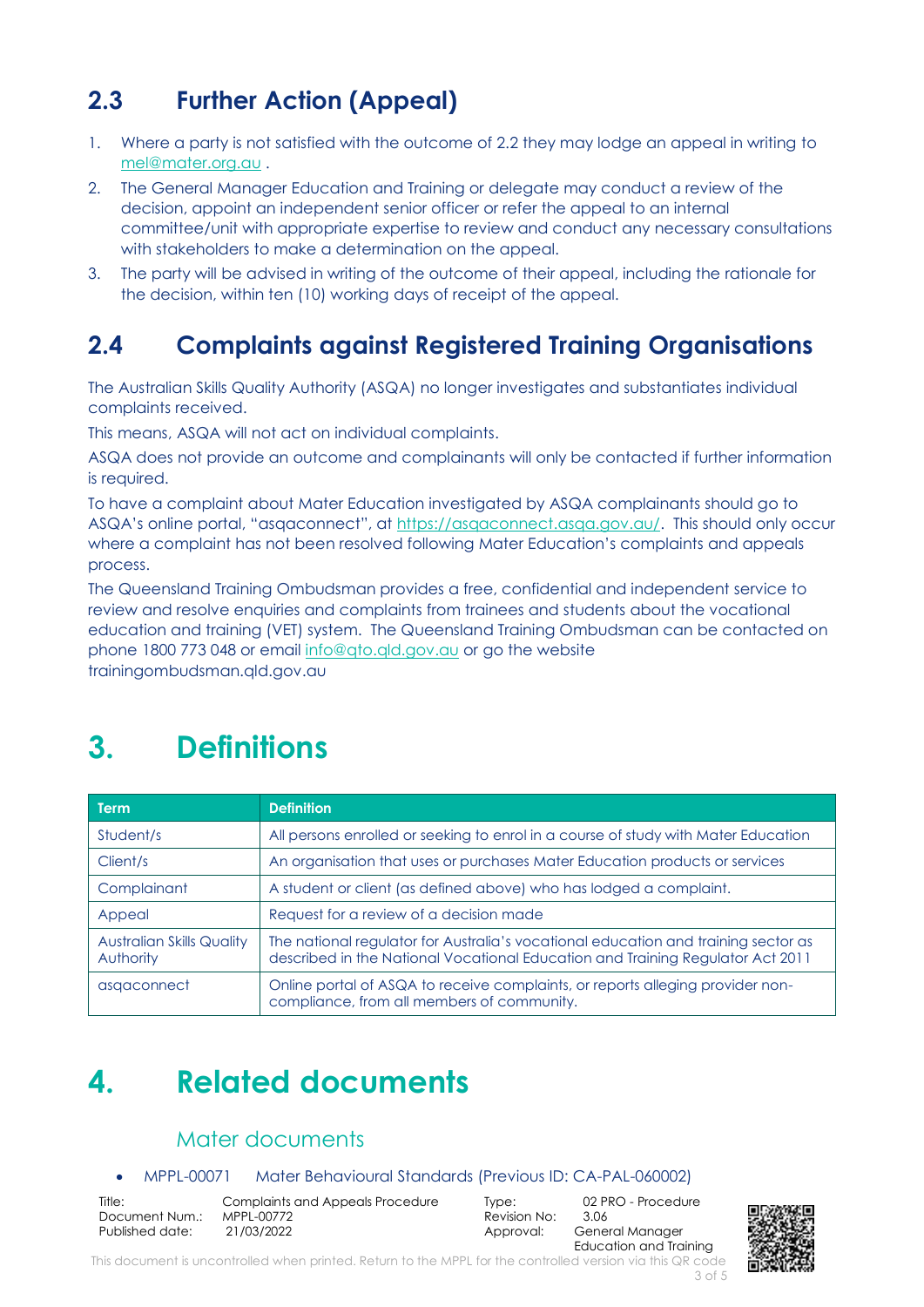• MPPL-01286 Education Feedback (Document ID: WI-MEL-040016)

#### External documents

- Standards for NVR Registered Training Organisations
- National Vocational Education and Training Regulator Act 2011
- AS ISO 10002:2006 Customer Satisfaction Guidelines for Complaints Handling in **Organisations**

### <span id="page-3-0"></span>**5. Document information**

#### **Earlier revisions**

| <b>Revision #</b> | <b>Published date</b> | <b>Comment</b>                                                                                                                 |
|-------------------|-----------------------|--------------------------------------------------------------------------------------------------------------------------------|
|                   | 06 Nov 2014           | Initial release as an information sheet                                                                                        |
| 2                 | 28 May 2015           | Final (Document ID: PR-MEL-040005)                                                                                             |
| 2.1               | 19 Jan 2018           | Revised title, administrative amendments; transferred to new template                                                          |
| 3                 | 13 Mar 2019           | Revised, transferred to new template                                                                                           |
| 3.1               | 18 Dec 2019           | Included revised process of ASQA to receive complaints through asganet                                                         |
| 3.2               | 14 May 2020           | Administrative edits                                                                                                           |
| 3.3               | 01 Sep 2020           | Queensland Training Ombudsman information added to section 2.4                                                                 |
| 3.4               | 17 Dec 2020           | Reference to Head of Department replaced with General Manager<br>Education and Training                                        |
| 3.5               | 27 Jan 2022           | Administrative edits: removal of old metadata, styles update, document ID<br>updated; no changes of review cycle, due Mar 2022 |
| 3.6               | 21 Mar 2022           | Contents reviewed; Administrative update for section 5 table check and<br>updates                                              |

### **Key contacts**

| <b>Author</b> | <b>Pauline Stowers, Head of Quality and Compliance</b> |
|---------------|--------------------------------------------------------|
| Owner         | Donna Bonney, Executive Director Mater Education       |
| Subject area  | MEL, Education, feedback, complaints, appeals          |
| Committee     | n/a                                                    |

### **Document review and approval**

| <b>Name</b><br>Person/committee             |                          | <b>Position</b><br>If applicable        |                                    | <b>Function</b><br>Owner/author/review/approve |  |
|---------------------------------------------|--------------------------|-----------------------------------------|------------------------------------|------------------------------------------------|--|
| Donna Bonney                                |                          | Executive Director Mater<br>Education   |                                    | Document owner                                 |  |
| Title:<br>Document Num.:<br>Published date: | MPPL-00772<br>21/03/2022 | <b>Complaints and Appeals Procedure</b> | Type:<br>Revision No:<br>Approval: | 02 PRO - Procedure<br>3.06<br>General Manager  |  |

This document is uncontrolled when printed. Return to the MPPL for the controlled version via this QR code 4 of 5



Education and Training